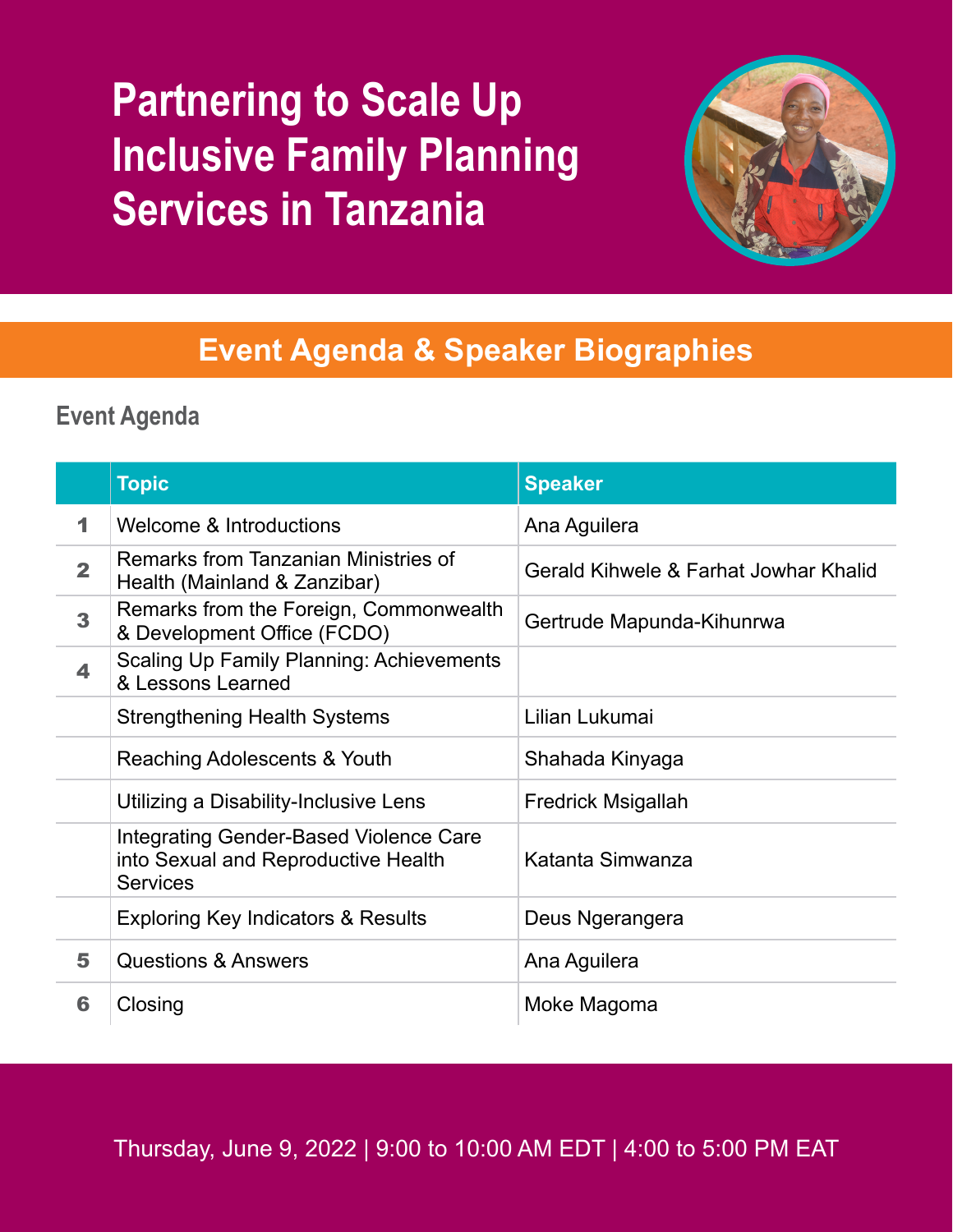## **Speaker Biographies (listed alphabetically)**

#### **Ana Aguilera, EngenderHealth**



Ana leads EngenderHealth's adolescent sexual and reproductive health and rights global portfolio and supports the integration of gender, youth, and social inclusion into everything EngenderHealth does. Ana strives to ensure that EngenderHealth implements high-quality sexual and reproductive health programming and meaningfully engages with adolescents and youth across the organization's programs, structures, and processes. Ana's lived experiences as a young sexual and reproductive health and rights advocate drive her passion to unlock and unleash the potential of all young people.

#### **Lilian Lukumai, EngenderHealth**



Lilian brings 13 years of professional experience and expertise in sexual and reproductive health, including family planning and comprehensive postabortion care, as well as genderbased violence, violence against children, adolescents and youth, and disability inclusion. She also has extensive experience working with a variety of donors and stakeholders, including eight years of experience managing donor-funded sexual and reproductive health activities in Tanzania. She currently serves as EngenderHealth's Programme Manager for the FCDO-funded Scaling Up Family Planning programme, where she ensures achievement of all objectives and adherence to all donor and government requirements. Prior to joining EngenderHealth, Lilian worked for MSI Reproductive Choices as the Programme Manager for the FCDO-funded Tanzania Family Planning Outreach programme.

#### **Farhat Jowhar Khalid, Ministry of Health Zanzibar**



Farhat attained a medical doctorate from University of Dar es Salaam and a master's degree in epidemiology from Jomo Kenyatta Universty. She has served as an employee of the Ministry of Health for 26 years. She started her medical career working in the paediatrics ward at Mnazi Mmoja Hospital before transferring to the HIV Programme, where she worked in different positions including as Prevention of Mother to Child Transmission of HIV Coordinator, Strategic Information Coordinator, and Programme Manager. She recently transferred to the Integrated Reproductive and Child Health Programme.

### **Gerald Kihwele, Ministry of Health Mainland Tanzania**



Gerald is a Coordinator for Gender and Adolescent Health with the Ministry of Health, where he oversees all gender health response and adolescent health interventions in the country (including those implemented by partners) and is responsible for developing guidelines, policies, strategies, training packages, and standard operating procedures related to gender and adolescent health. His main interest is conducting participatory innovative thinking on strengthening health systems and local public health and global health matters. He has overseen several initiatives, including the 2019 National Adolescent Health Services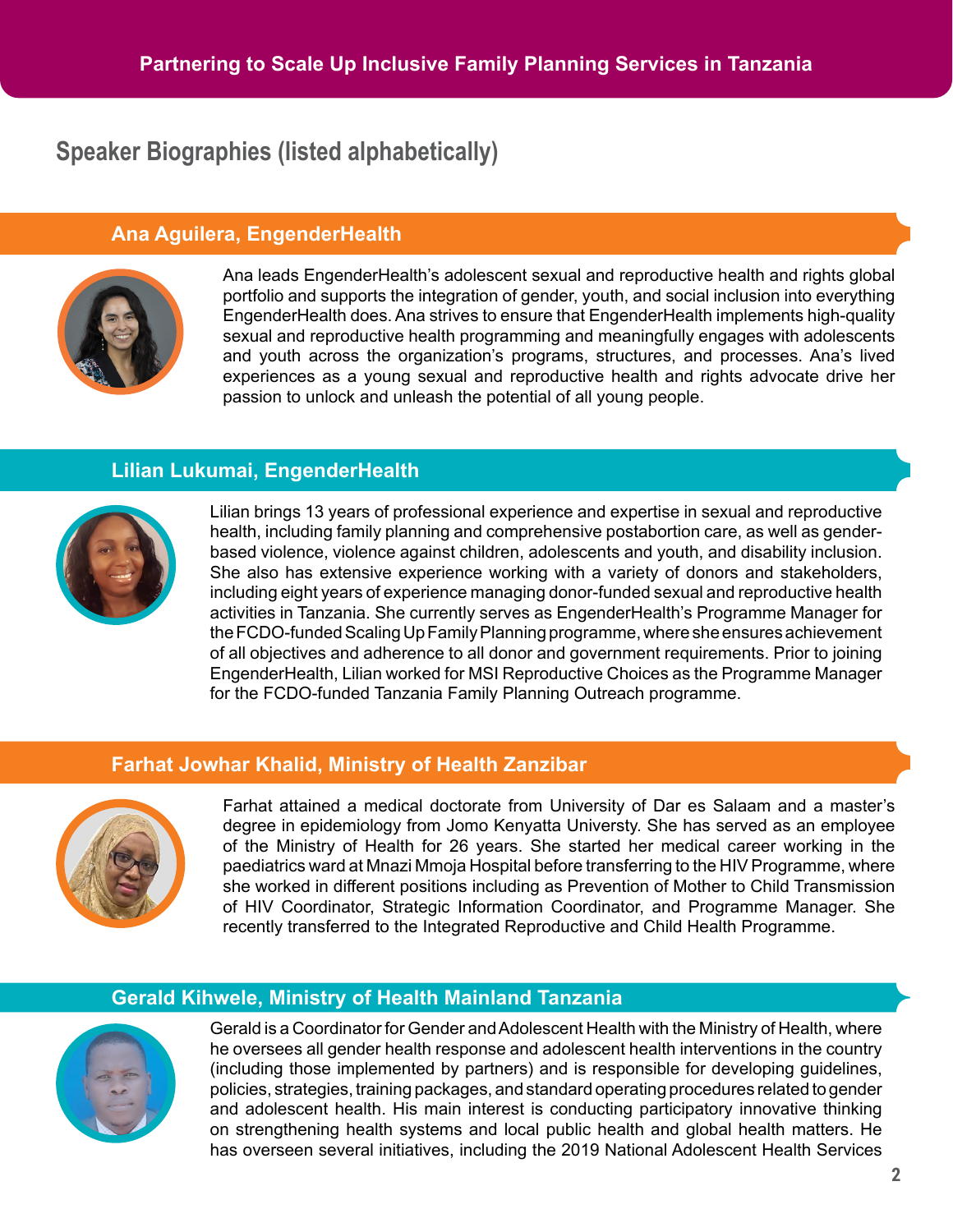# Speaker Biographies (continued)

#### **Gerald Kihwele, continued**

Barriers Assessment, which included a focus on disadvantaged adolescents. He also led development and roll-out of the National Accelerated Action and Investment Agenda for Adolescent Health and Wellbeing, which focused on preventing HIV; preventing teen pregnancy; preventing sexual, physical, and emotional violence; improving nutrition; keeping youth in school; and developing skills for meaningful economic opportunities. Gerald holds a bachelor science from St. John University and a master of science from the University of Dodoma. He was also a panelist in the 2019 meeting of Strengthening Human Resources through Development of Candidate Core Competencies for Mental, Neurological, and Substance Use Disorders in Sub-Saharan Africa.

#### **Shahada Kinyaga, Pathfinder International**



Shahada is a demographer with over 12 years of experience designing and implementing adolescent sexual reproductive health projects. She is passionate about centering end users—especially adolescents and youth—and using data to design solutions to meet their needs. As the Senior Technical Advisor with Pathfinder International, Shahada leads the adolescent sexual reproductive health and rights component of the Scaling Up Family Planning programme, supporting provision of integrated, youth-responsive services.

#### **Gertrude Mapunda-Kihunrwa, Foreign, Commonwealth & Development Office**



Gertrude Mapunda-Kihunrwa is the Human Development Team Leader at FCDO. She joined FCDO (formerly known as the UK Department for International Development) in 2008 as a Social Development Advisor, where she provided design and implementation support for the Productive Social Safety Net programme. In 2017, she assumed the Team Leader role overseeing the human development portfolio inclusive of water, sanitation, and hygiene; health; education; and social protection programming. She holds a bachelor's degree in sociology from the University of Dar es Salaam and a postgraduate diploma in poverty analysis. Her background is in decentralized service delivery in Tanzania.

#### **Fredrick Msigallah, Comprehensive Community Based Rehabilitation in Tanzania**



**3** Fredrick is a policy analyst with 22 years of experience in the nongovernmental sector. With a master's degree in international development and public policy management from the University of Manchester, he brings expertise in human rights, project management, lobbying and advocacy, and capacity building. For the past 12 years, he has advocated for the rights of persons with disabilities and for their inclusion in all aspects of life, including in cultural, economic, political, and social spaces. He has been actively engaged in raising awareness about the rights of persons with disabilities and the need to enforce laws and policies that promote and protect their rights. As a person with a physical disability, Fredrick is passionate about ensuring all people with disabilities enjoy the same rights as those without. Fredrick currently works for Comprehensive Community Based Rehabilitation in Tanzania as Programme Manager–Advocacy and Disability Inclusion and as a Technical Advisor–Disability Inclusion for the Scaling Up Family Planning Programme.